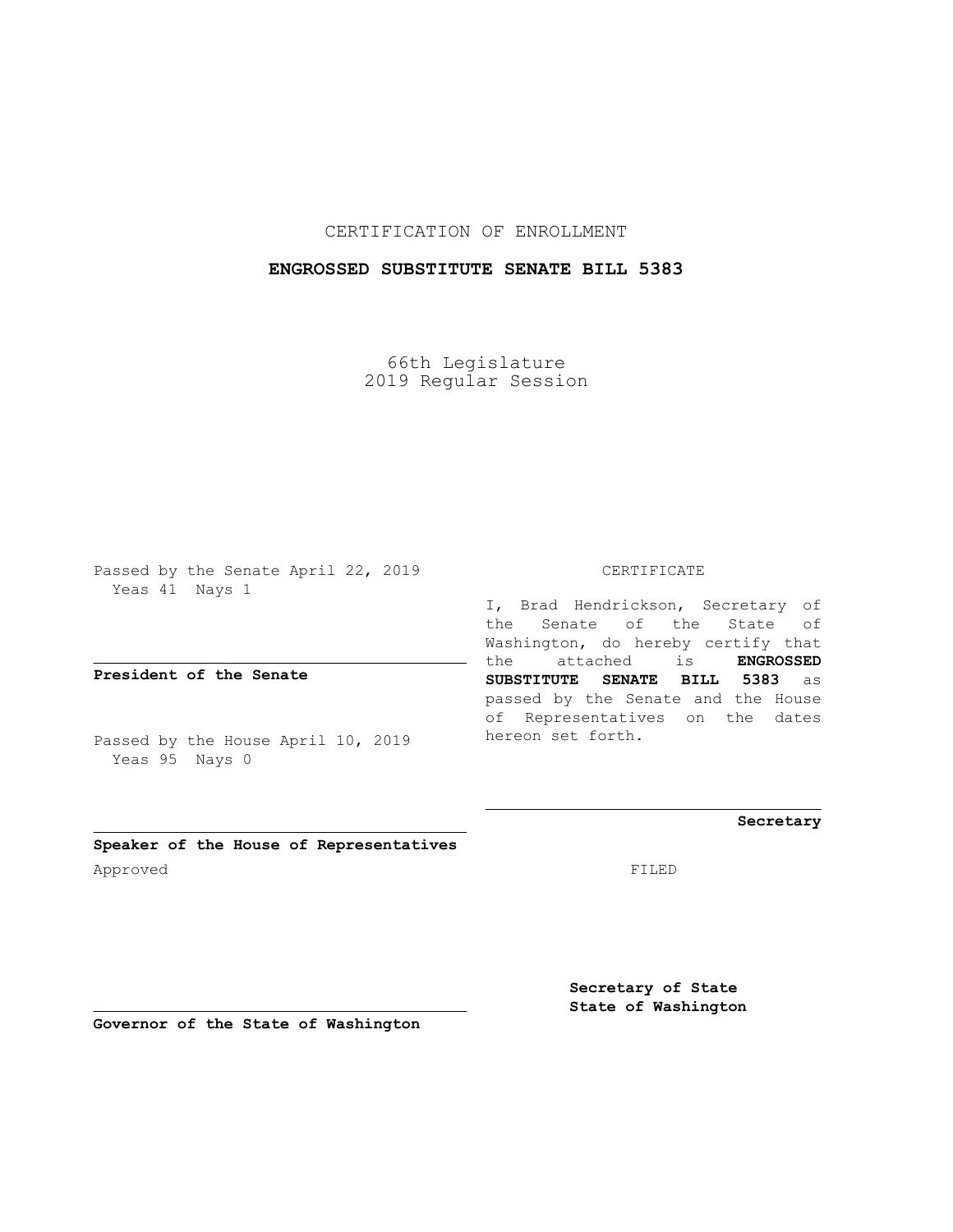## **ENGROSSED SUBSTITUTE SENATE BILL 5383**

AS AMENDED BY THE HOUSE

Passed Legislature - 2019 Regular Session

## **State of Washington 66th Legislature 2019 Regular Session**

**By** Senate Housing Stability & Affordability (originally sponsored by Senators Zeiger, Palumbo, Nguyen, Short, Van De Wege, Wilson, C., and Wilson, L.)

READ FIRST TIME 02/14/19.

1 AN ACT Relating to tiny houses; amending RCW 58.17.040, 2 35.21.684, 43.22.450, 19.27.035, and 35.21.278; adding a new section 3 to chapter 35.21 RCW; and creating a new section.

4 BE IT ENACTED BY THE LEGISLATURE OF THE STATE OF WASHINGTON:

 NEW SECTION. **Sec. 1.** Tiny houses have become a trend across the nation to address the shortage of affordable housing. As tiny houses become more acceptable, the legislature finds that it is important to create space in the code for the regulation of tiny house siting. Individual cities and counties may allow tiny houses with wheels to be collected together as tiny house villages using the binding site plan method articulated in chapter 58.17 RCW.

 The legislature recognizes that the International Code Council in 2018 has issued tiny house building code standards in Appendix Q of the International Residential Code, which can provide a basis for the 15 standards requested within this act.

16 **Sec. 2.** RCW 58.17.040 and 2004 c 239 s 1 are each amended to 17 read as follows:

18 The provisions of this chapter shall not apply to:

19 (1) Cemeteries and other burial plots while used for that 20 purpose;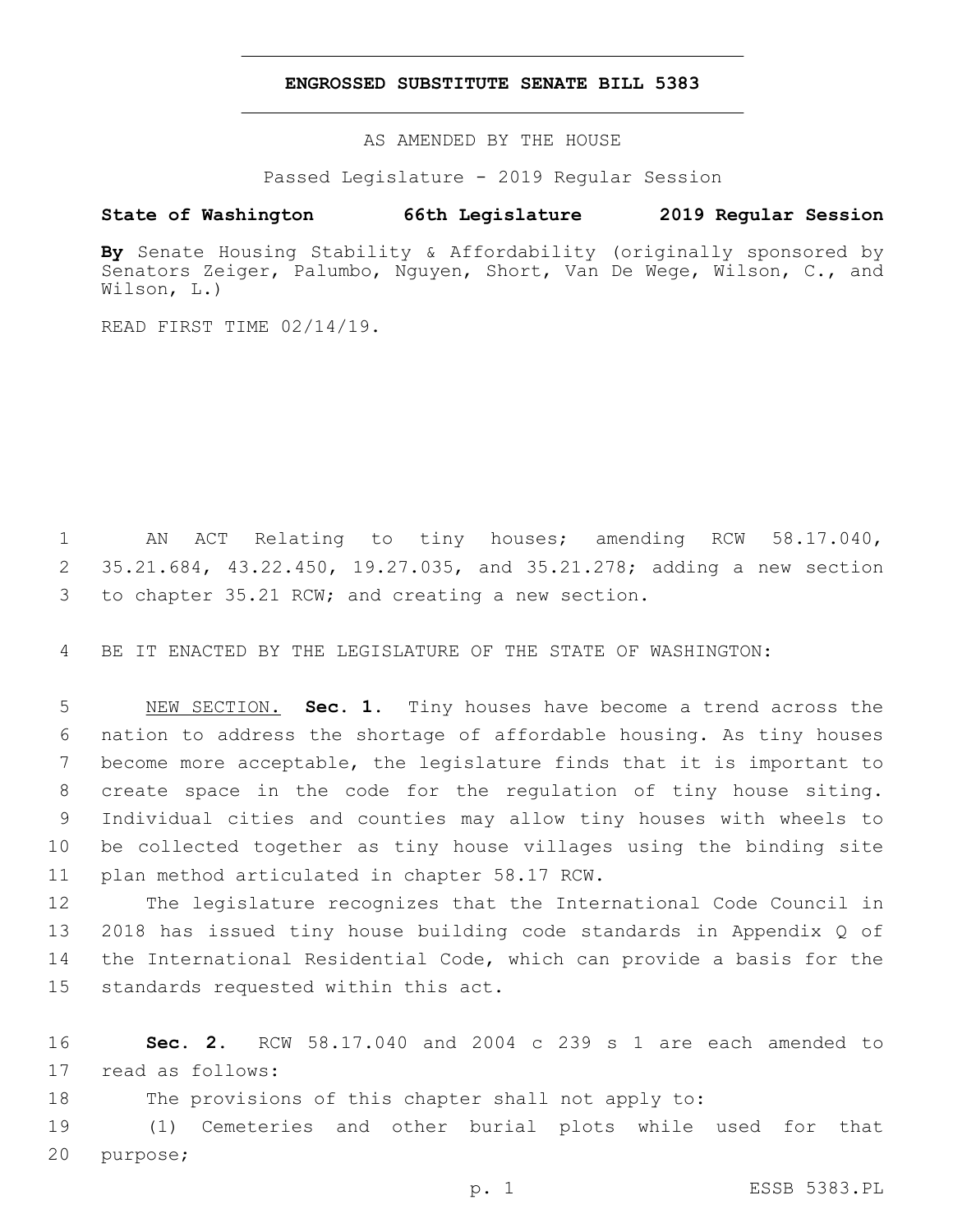(2) Divisions of land into lots or tracts each of which is one- one hundred twenty-eighth of a section of land or larger, or five acres or larger if the land is not capable of description as a fraction of a section of land, unless the governing authority of the city, town, or county in which the land is situated shall have adopted a subdivision ordinance requiring plat approval of such divisions: PROVIDED, That for purposes of computing the size of any 8 lot under this item which borders on a street or road, the lot size shall be expanded to include that area which would be bounded by the center line of the road or street and the side lot lines of the lot 11 running perpendicular to such center line;

 (3) Divisions made by testamentary provisions, or the laws of 13 descent;

 (4) Divisions of land into lots or tracts classified for 15 industrial or commercial use when the city, town, or county has approved a binding site plan for the use of the land in accordance 17 with local regulations;

 (5) A division for the purpose of lease when no residential 19 structure other than mobile homes, tiny houses or tiny houses with 20 wheels as defined in section 5 of this act, or travel trailers are 21 permitted to be placed upon the land when the city, town, or county has approved a binding site plan for the use of the land in 23 accordance with local regulations;

 (6) A division made for the purpose of alteration by adjusting boundary lines, between platted or unplatted lots or both, which does not create any additional lot, tract, parcel, site, or division nor create any lot, tract, parcel, site, or division which contains insufficient area and dimension to meet minimum requirements for 29 width and area for a building site;

 (7) Divisions of land into lots or tracts if: (a) Such division is the result of subjecting a portion of a parcel or tract of land to either chapter 64.32 or 64.34 RCW subsequent to the recording of a binding site plan for all such land; (b) the improvements constructed or to be constructed thereon are required by the provisions of the binding site plan to be included in one or more condominiums or owned by an association or other legal entity in which the owners of units therein or their owners' associations have a membership or other legal or beneficial interest; (c) a city, town, or county has approved the binding site plan for all such land; (d) such approved binding site plan is recorded in the county or counties in which such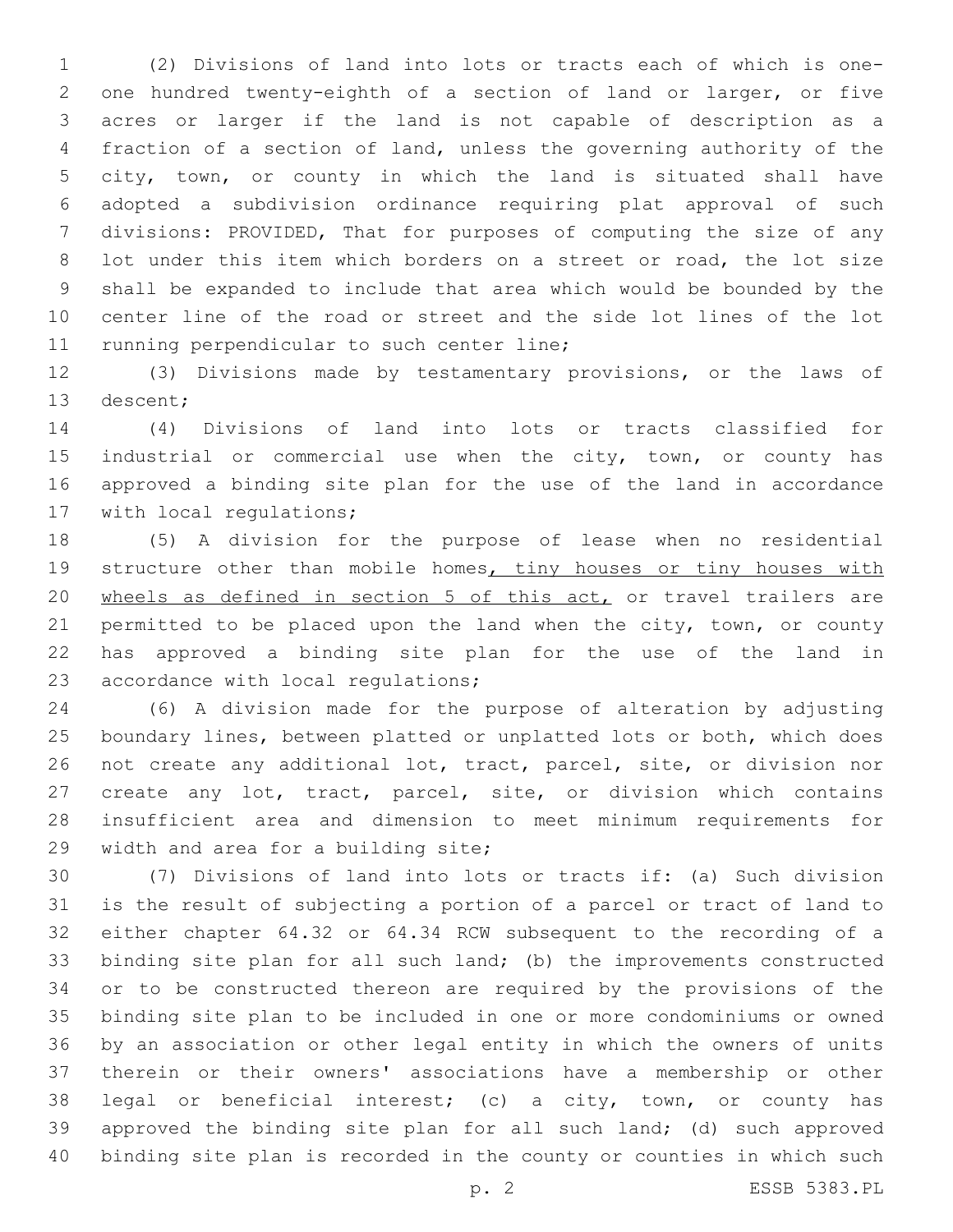land is located; and (e) the binding site plan contains thereon the following statement: "All development and use of the land described herein shall be in accordance with this binding site plan, as it may be amended with the approval of the city, town, or county having jurisdiction over the development of such land, and in accordance with such other governmental permits, approvals, regulations, requirements, and restrictions that may be imposed upon such land and the development and use thereof. Upon completion, the improvements on the land shall be included in one or more condominiums or owned by an association or other legal entity in which the owners of units therein or their owners' associations have a membership or other legal or beneficial interest. This binding site plan shall be binding upon all now or hereafter having any interest in the land described herein." The binding site plan may, but need not, depict or describe the boundaries of the lots or tracts resulting from subjecting a portion of the land to either chapter 64.32 or 64.34 RCW. A site plan shall be deemed to have been approved if the site plan was approved by a city, town, or county: (i) In connection with the final approval of a subdivision plat or planned unit development with respect to all of such land; or (ii) in connection with the issuance of building permits or final certificates of occupancy with respect to all of such land; or (iii) if not approved pursuant to (i) and (ii) of this 23 subsection (7) (e), then pursuant to such other procedures as such city, town, or county may have established for the approval of a 25 binding site plan;

 (8) A division for the purpose of leasing land for facilities providing personal wireless services while used for that purpose. "Personal wireless services" means any federally licensed personal wireless service. "Facilities" means unstaffed facilities that are used for the transmission or reception, or both, of wireless communication services including, but not necessarily limited to, antenna arrays, transmission cables, equipment shelters, and support 33 structures; and

 (9) A division of land into lots or tracts of less than three acres that is recorded in accordance with chapter 58.09 RCW and is used or to be used for the purpose of establishing a site for construction and operation of consumer-owned or investor-owned electric utility facilities. For purposes of this subsection, "electric utility facilities" means unstaffed facilities, except for the presence of security personnel, that are used for or in

p. 3 ESSB 5383.PL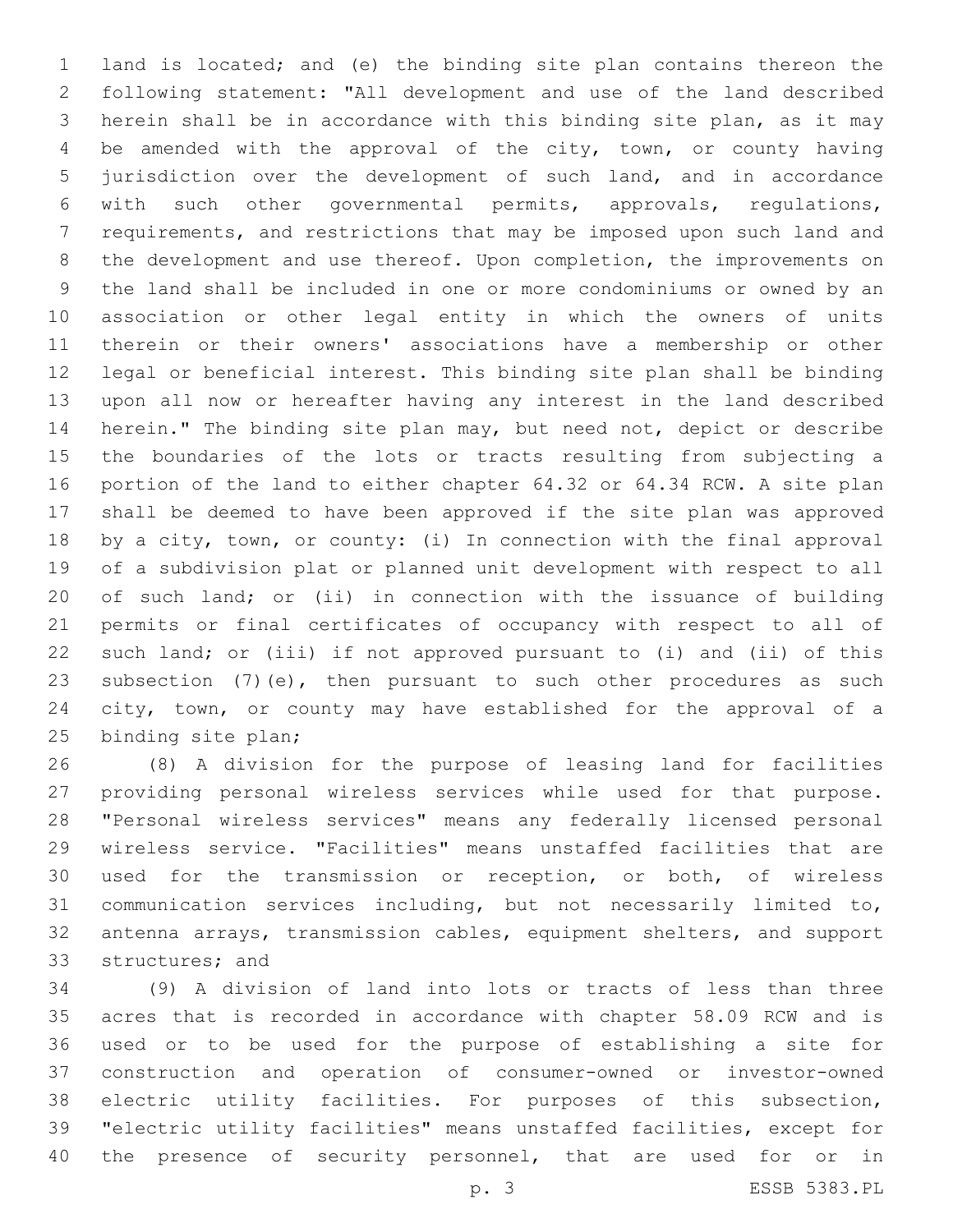connection with or to facilitate the transmission, distribution, sale, or furnishing of electricity including, but not limited to, electric power substations. This subsection does not exempt a division of land from the zoning and permitting laws and regulations of cities, towns, counties, and municipal corporations. Furthermore, this subsection only applies to electric utility facilities that will be placed into service to meet the electrical needs of a utility's existing and new customers. New customers are defined as electric service locations not already in existence as of the date that electric utility facilities subject to the provisions of this 11 subsection are planned and constructed.

 **Sec. 3.** RCW 35.21.684 and 2009 c 79 s 1 are each amended to read 13 as follows:

 (1) A city or town may not adopt an ordinance that has the effect, directly or indirectly, of discriminating against consumers' choices in the placement or use of a home in such a manner that is not equally applicable to all homes. Homes built to 42 U.S.C. Sec. 5401-5403 standards (as amended in 2000) must be regulated for the purposes of siting in the same manner as site built homes, factory built homes, or homes built to any other state construction or local design standard. However, except as provided in subsection (2) of 22 this section, any city or town may require that:

(a) A manufactured home be a new manufactured home;

 (b) The manufactured home be set upon a permanent foundation, as specified by the manufacturer, and that the space from the bottom of the home to the ground be enclosed by concrete or an approved 27 concrete product which can be either load bearing or decorative;

 (c) The manufactured home comply with all local design standards applicable to all other homes within the neighborhood in which the 30 manufactured home is to be located;

 (d) The home is thermally equivalent to the state energy code; 32 and

 (e) The manufactured home otherwise meets all other requirements for a designated manufactured home as defined in RCW 35.63.160.

 A city with a population of one hundred thirty-five thousand or more may choose to designate its building official as the person responsible for issuing all permits, including department of labor and industries permits issued under chapter 43.22 RCW in accordance with an interlocal agreement under chapter 39.34 RCW, for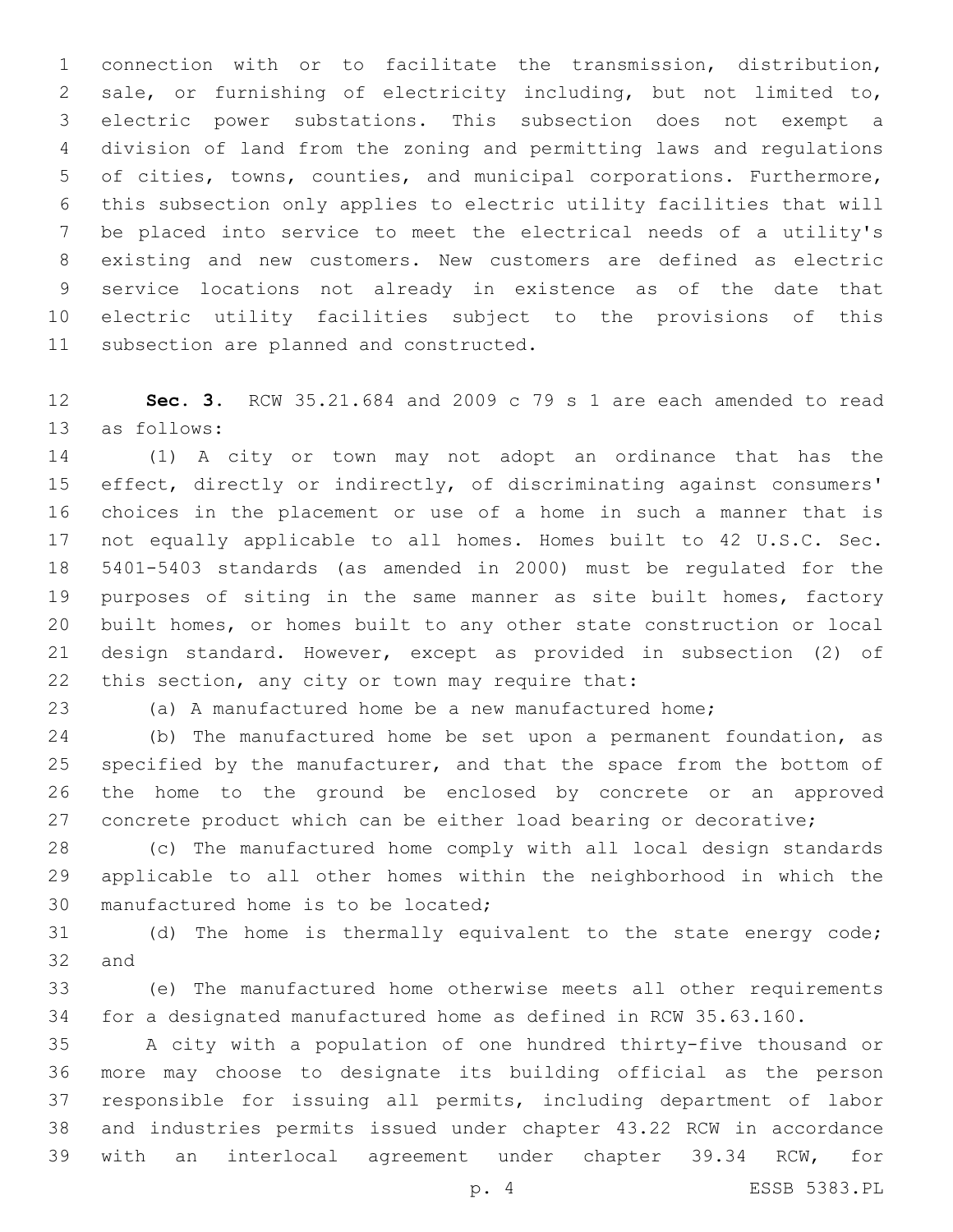alterations, remodeling, or expansion of manufactured housing located 2 within the city limits under this section.

 (2) A city or town may not adopt an ordinance that has the effect, directly or indirectly, of restricting the location of manufactured/mobile homes in manufactured/mobile home communities that were legally in existence before June 12, 2008, based exclusively on the age or dimensions of the manufactured/mobile home. This does not preclude a city or town from restricting the location of a manufactured/mobile home in manufactured/mobile home communities for any other reason including, but not limited to, failure to comply with fire, safety, or other local ordinances or state laws related to 12 manufactured/mobile homes.

 (3) Except as provided under subsection (4) of this section, a 14 city or town may not adopt an ordinance that has the effect, directly or indirectly, of preventing the entry or requiring the removal of a 16 recreational vehicle or tiny house with wheels as defined in section 17 5 of this act used as a primary residence in manufactured/mobile home 18 communities.

 (4) Subsection (3) of this section does not apply to any local 20 ordinance or state law that:

 (a) Imposes fire, safety, or other regulations related to 22 recreational vehicles;

 (b) Requires utility hookups in manufactured/mobile home communities to meet state or federal building code standards for 25 manufactured/mobile home communities; or

(c) Includes both of the following provisions:

 (i) A recreational vehicle or tiny house with wheels as defined 28 in section 5 of this act must contain at least one internal toilet 29 and at least one internal shower; and

 (ii) If the requirement in (c)(i) of this subsection is not met, a manufactured/mobile home community must provide toilets and 32 showers.

 (5) For the purposes of this section, "manufactured/mobile home community" has the same meaning as in RCW 59.20.030.

 (6) This section does not override any legally recorded covenants 36 or deed restrictions of record.

 (7) This section does not affect the authority granted under 38 chapter 43.22 RCW.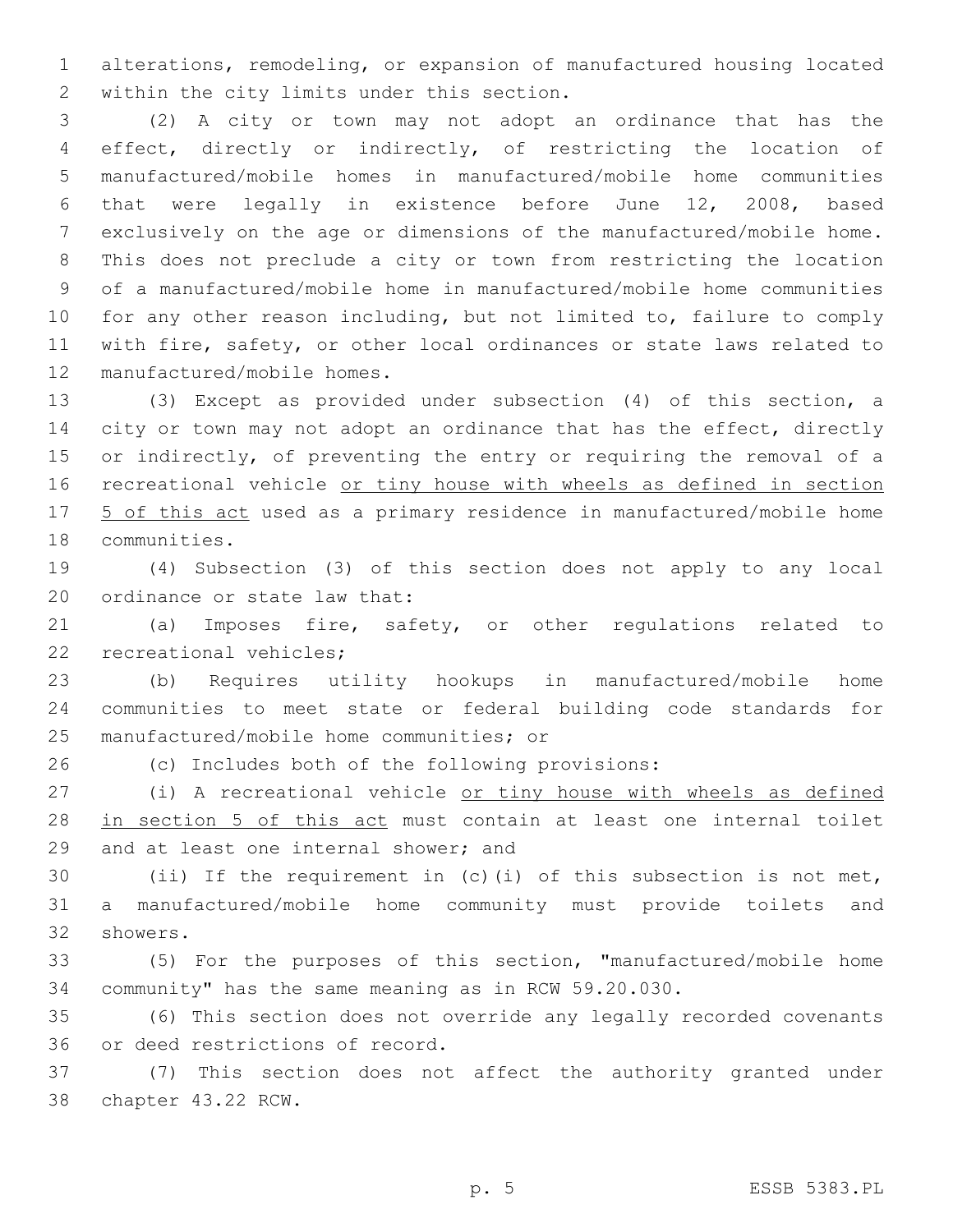**Sec. 4.** RCW 43.22.450 and 2001 c 335 s 8 are each amended to 2 read as follows:

Whenever used in RCW 43.22.450 through 43.22.490:

 (1) "Department" means the Washington state department of labor 5 and industries;

(2) "Approved" means approved by the department;

 (3) "Factory built housing" means any structure, including a factory built tiny house with or without a chassis (wheels), designed primarily for human occupancy other than a manufactured or mobile home the structure or any room of which is either entirely or substantially prefabricated or assembled at a place other than a 12 building site;

 (4) "Install" means the assembly of factory built housing or factory built commercial structures at a building site;

 (5) "Building site" means any tract, parcel or subdivision of land upon which factory built housing or a factory built commercial 17 structure is installed or is to be installed;

 (6) "Local enforcement agency" means any agency of the governing body of any city or county which enforces laws or ordinances 20 governing the construction of buildings;

 (7) "Commercial structure" means a structure designed or used for human habitation, or human occupancy for industrial, educational, 23 assembly, professional or commercial purposes.

 NEW SECTION. **Sec. 5.** A new section is added to chapter 35.21 25 RCW to read as follows:

 (1) A city or town may adopt an ordinance to regulate the 27 creation of tiny house communities.

 (2) The owner of the land upon which the community is built shall make reasonable accommodation for utility hookups for the provision of water, power, and sewerage services and comply with all other 31 duties in chapter 59.20 RCW.

 (3) Tenants of tiny house communities are entitled to all rights and subject to all duties and penalties required under chapter 59.20 34 RCW.

(4) For purposes of this section:35

 (a) "Tiny house" and "tiny house with wheels" means a dwelling to be used as permanent housing with permanent provisions for living, sleeping, eating, cooking, and sanitation built in accordance with 39 the state building code.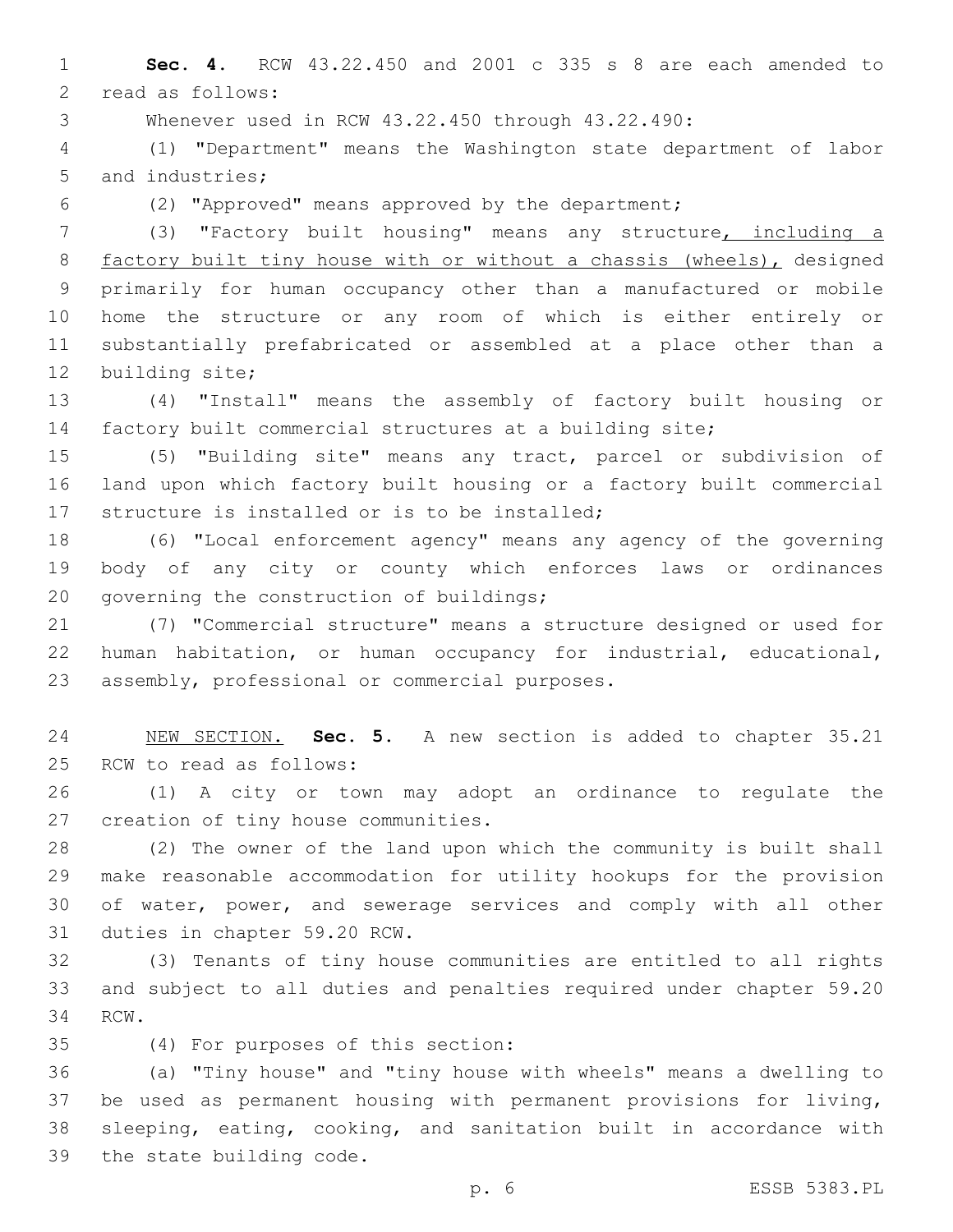(b) "Tiny house communities" means real property rented or held out for rent to others for the placement of tiny houses with wheels or tiny houses utilizing the binding site plan process in RCW 58.17.035.4

 **Sec. 6.** RCW 19.27.035 and 2018 c 207 s 2 are each amended to read as follows:6

7 The building code council shall:

 (1)(a) By July 1, 2019, adopt a revised process for the review of proposed statewide amendments to the codes enumerated in RCW 10 19.27.031; and

11  $((+2)^i)$  (b) Adopt a process for the review of proposed or enacted local amendments to the codes enumerated in RCW 19.27.031 as amended 13 and adopted by the state building code council.

 (2) By December 31, 2019, adopt building code standards specific 15 for tiny houses.

 **Sec. 7.** RCW 35.21.278 and 2012 c 218 s 1 are each amended to read as follows:17

 (1) Without regard to competitive bidding laws for public works, a county, city, town, school district, metropolitan park district, park and recreation district, port district, or park and recreation service area may contract with a chamber of commerce, a service organization, a community, youth, or athletic association, or other similar association located and providing service in the immediate neighborhood, for drawing design plans, making improvements to a park, school playground, public square, or port habitat site, installing equipment or artworks, or providing maintenance services for a facility or facilities as a community or neighborhood project, 28 or environmental stewardship project, and may reimburse the contracting association its expense. The contracting association may use volunteers in the project and provide the volunteers with clothing or tools; meals or refreshments; accident/injury insurance coverage; and reimbursement of their expenses. The consideration to be received by the public entity through the value of the improvements, artworks, equipment, or maintenance shall have a value at least equal to three times that of the payment to the contracting association. All payments made by a public entity under the authority of this section for all such contracts in any one year shall not